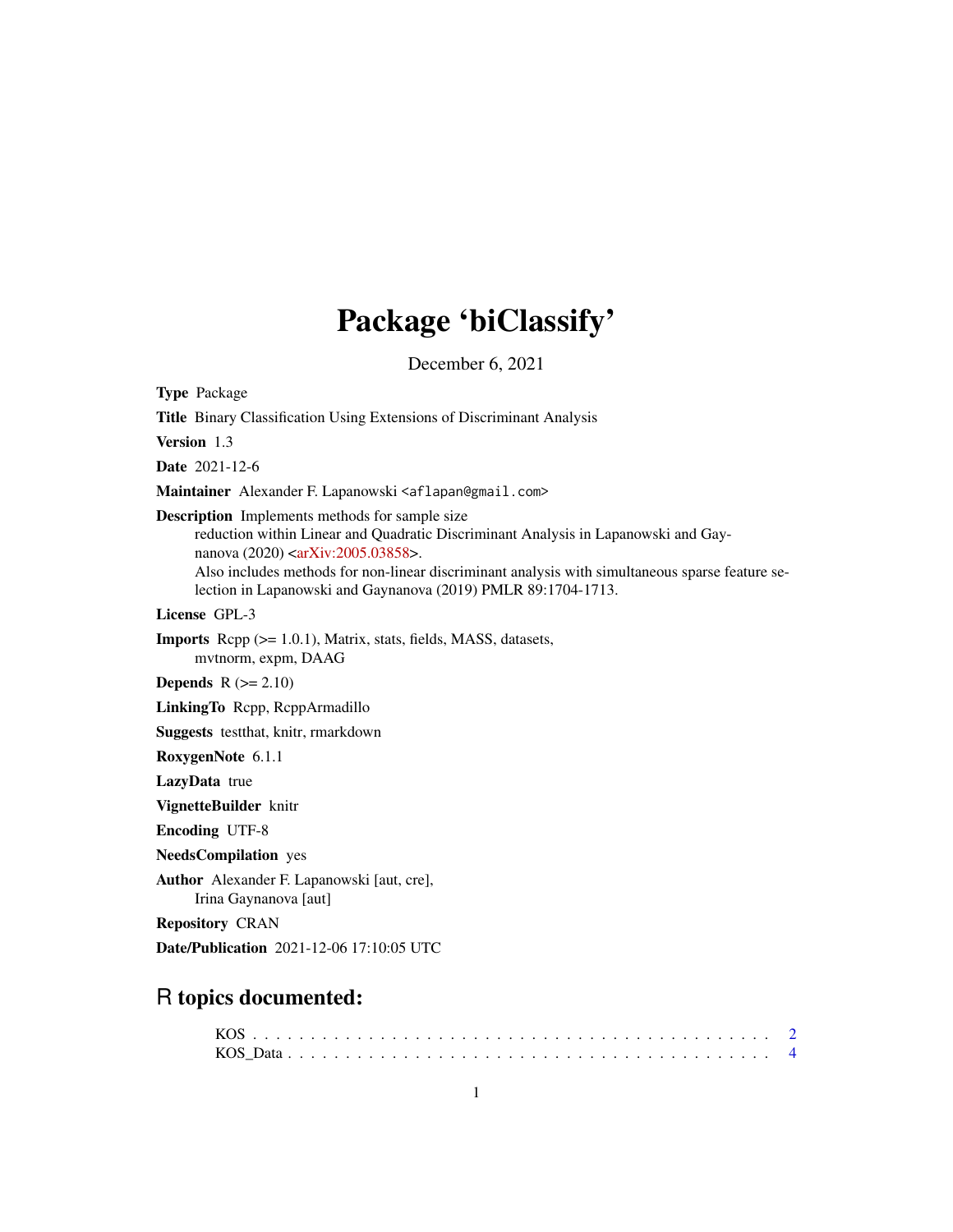<span id="page-1-0"></span>

| Index |  |  |  |  |  |  |  |  |  |  |  |  |  |  |  |  |  |  |  |  | $-13$ |
|-------|--|--|--|--|--|--|--|--|--|--|--|--|--|--|--|--|--|--|--|--|-------|
|       |  |  |  |  |  |  |  |  |  |  |  |  |  |  |  |  |  |  |  |  |       |
|       |  |  |  |  |  |  |  |  |  |  |  |  |  |  |  |  |  |  |  |  |       |
|       |  |  |  |  |  |  |  |  |  |  |  |  |  |  |  |  |  |  |  |  |       |
|       |  |  |  |  |  |  |  |  |  |  |  |  |  |  |  |  |  |  |  |  |       |
|       |  |  |  |  |  |  |  |  |  |  |  |  |  |  |  |  |  |  |  |  |       |

KOS *Function which generates feature weights, discriminant vector, and class predictions.*

#### Description

Returns a (m x 1) vector of predicted group membership (either 1 or 2) for each data point in X. Uses Data and Cat to train the classifier.

#### Usage

```
KOS(TestData = NULL, TrainData, TrainCat, Method = "Full",
 Mode = "Automatic", m1 = NULL, m2 = NULL, Sigma = NULL,
 Gamma = NULL, Lambda = NULL, Epsilon = 1e-05)
```
#### Arguments

| TestData  | (m x p) Matrix of unlabelled data with numeric features to be classified. Cannot<br>have missing values.                                                                                                                            |
|-----------|-------------------------------------------------------------------------------------------------------------------------------------------------------------------------------------------------------------------------------------|
| TrainData | (n x p) Matrix of training data with numeric features. Cannot have missing<br>values.                                                                                                                                               |
| TrainCat  | $(n \times 1)$ Vector of class membership corresponding to Data. Values must be either<br>1 or 2.                                                                                                                                   |
| Method    | A string of characters which determines which version of KOS to use. Must be<br>either "Full" or "Subsampled". Default is "Full".                                                                                                   |
| Mode      | A string of characters which determines how the reduced sample paramters will<br>be inputted for each method. Must be either "Research", "Interactive", or "Au-<br>tomatic". Default is "Automatic".                                |
| m1        | The number of class 1 compressed samples to be generated. Must be a positive<br>integer.                                                                                                                                            |
| m2        | The number of class 2 compressed samples to be generated. Must be a positive<br>integer.                                                                                                                                            |
| Sigma     | Scalar Gaussian kernel parameter. Default set to NULL and is automatically<br>generated if user-specified value not provided. Must be $> 0$ . User-specified<br>parameters must satisfy hierarchical ordering.                      |
| Gamma     | Scalar ridge parameter used in kernel optimal scoring. Default set to NULL and<br>is automatically generated if user-specified value not provided. Must be $> 0$ .<br>User-specified parameters must satisfy hierarchical ordering. |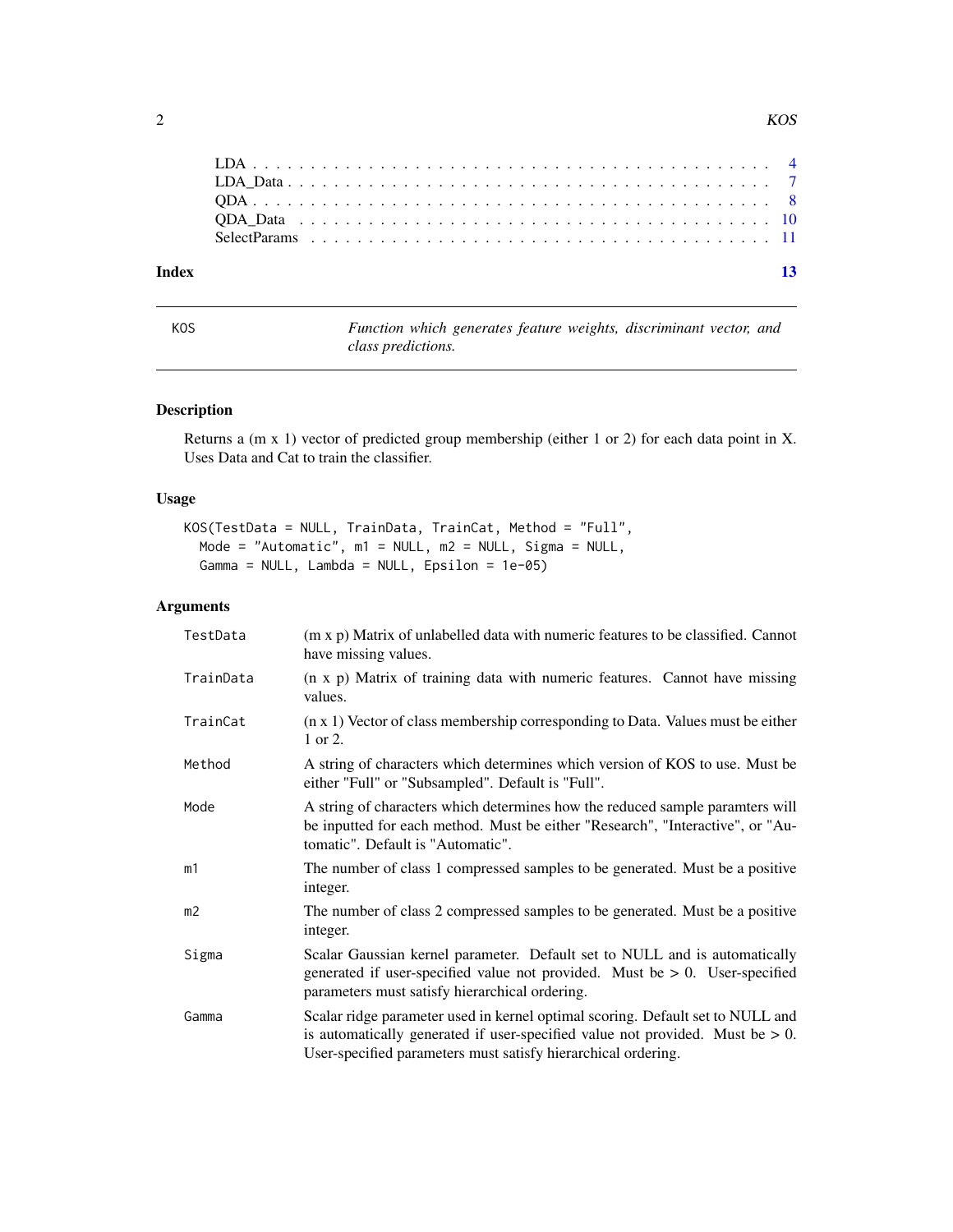| Lambda  | Scalar sparsity parameter on weight vector. Default set to NULL and is auto-                                                             |
|---------|------------------------------------------------------------------------------------------------------------------------------------------|
|         | matically generated by the function if user-specified value not provided. Must                                                           |
|         | be $\geq$ 0. When Lambda = 0, Sparse KOS defaults to kernel optimal scoring of                                                           |
|         | [Lapanowski and Gaynanova, preprint] without sparse feature selection. User-<br>specified parameters must satisfy hierarchical ordering. |
| Epsilon | Numerical stability constant with default value 1e-05. Must be $> 0$ and is typi-<br>cally chosen to be small.                           |

#### Details

Function which handles classification. Generates feature weight vector and discriminant coefficients vector in sparse kernel optimal scoring. If a matrix X is provided, the function classifies each data point using the generated feature weight vector and discriminant vector. Will use user-supplied parameters Sigma, Gamma, and Lambda if any are given. If any are missing, the function will run SelectParams to generate the other parameters. User-specified values must satisfy hierarchical ordering.

#### Value

#### A list of

| Predictions | (m x 1) Vector of predicted class labels for the data points in TestData. Only<br>included in non-null value of X is provided. |  |
|-------------|--------------------------------------------------------------------------------------------------------------------------------|--|
| Weights     | $(p \times 1)$ Vector of feature weights.                                                                                      |  |
| Dvec        | $(n \times 1)$ Discrimiant coefficients vector.                                                                                |  |

#### References

Lapanowski, Alexander F., and Gaynanova, Irina. "Sparse feature selection in kernel discriminant analysis via optimal scoring", Artificial Intelligence and Statistics, 2019.

```
Sigma <- 1.325386 #Set parameter values equal to result of SelectParam.
Gamma <- 0.07531579 #Speeds up example.
Lambda <- 0.002855275
TrainData <- KOS_Data$TrainData
TrainCat <- KOS_Data$TrainCat
TestData <- KOS_Data$TestData
TestCat <- KOS_Data$TestCat
KOS(TestData = TestData,
   TrainData = TrainData,
   TrainCat = TrainCat ,
   Sigma = Sigma ,
   Gamma = Gamma ,
   Lambda = Lambda)
```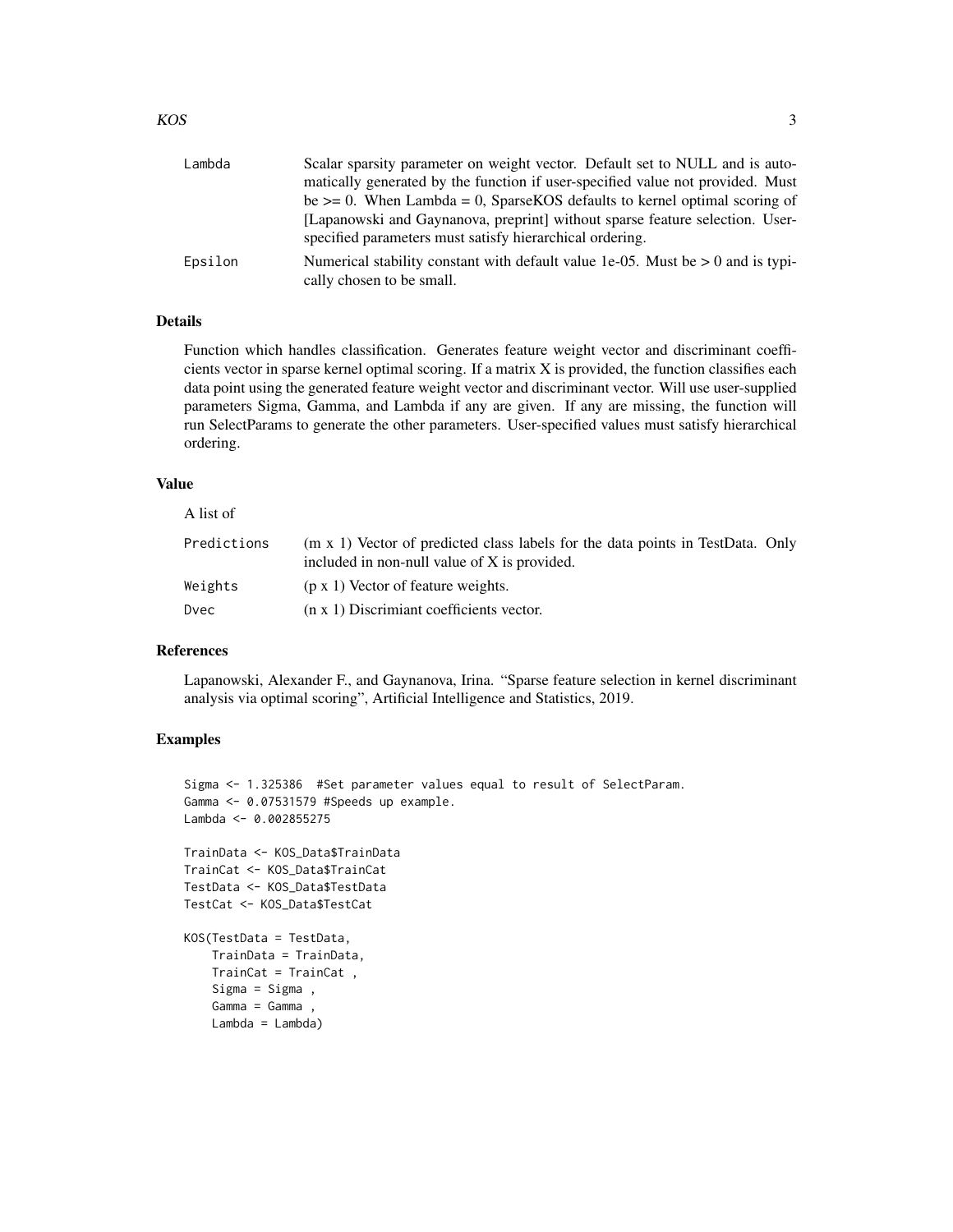#### <span id="page-3-0"></span>**Description**

A list consisting of Training and Test data along with corresponding class labels.

#### Usage

KOS\_Data

#### Format

A list consisting of:

- **TrainData** (179 x 4) Matrix of training data features. the first two features satisfy sqrt(x\_i1^2 +  $x_i^2/2 \rightarrow 2/3$  if the ith sample is in class 1. Otherwise, they satisfy sqrt( $x_i^1/2 + x_i^2/2$ )  $<$  2/3 - 1/10 if the ith sample is in class 2. The third and fourth features are generated as independent N(0, 1/2) noise.
- **TestData** (94 x 4) Matrix of test data features. the first two features satisfy sqrt(x\_i1^2 + x\_i2^2)  $> 2/3$  if the ith sample is in class 1. Otherwise, they satisfy sqrt(x\_i1^2 + x\_i2^2) < 2/3 - 1/10 if the ith sample is in class 2. The third and fourth features are generated as independent  $N(0, 1)$ 1/2) noise.

CatTrain (179 x 1) Vector of class labels for the training data.

CatTest (94 x 1) Vector of class labels for the test data...

#### Source

Simulation model 1 from [Lapanowski and Gaynanova, preprint].

#### References

Lapanowski, Alexander F., and Gaynanova, Irina. "Sparse Feature Selection in Kernel Discriminant Analysis via Optimal Scoring", preprint.

LDA *Linear Discriminant Analysis (LDA)*

#### Description

A wrapper function for the various LDA implementations available in this package.

Generates class predictions for TestData.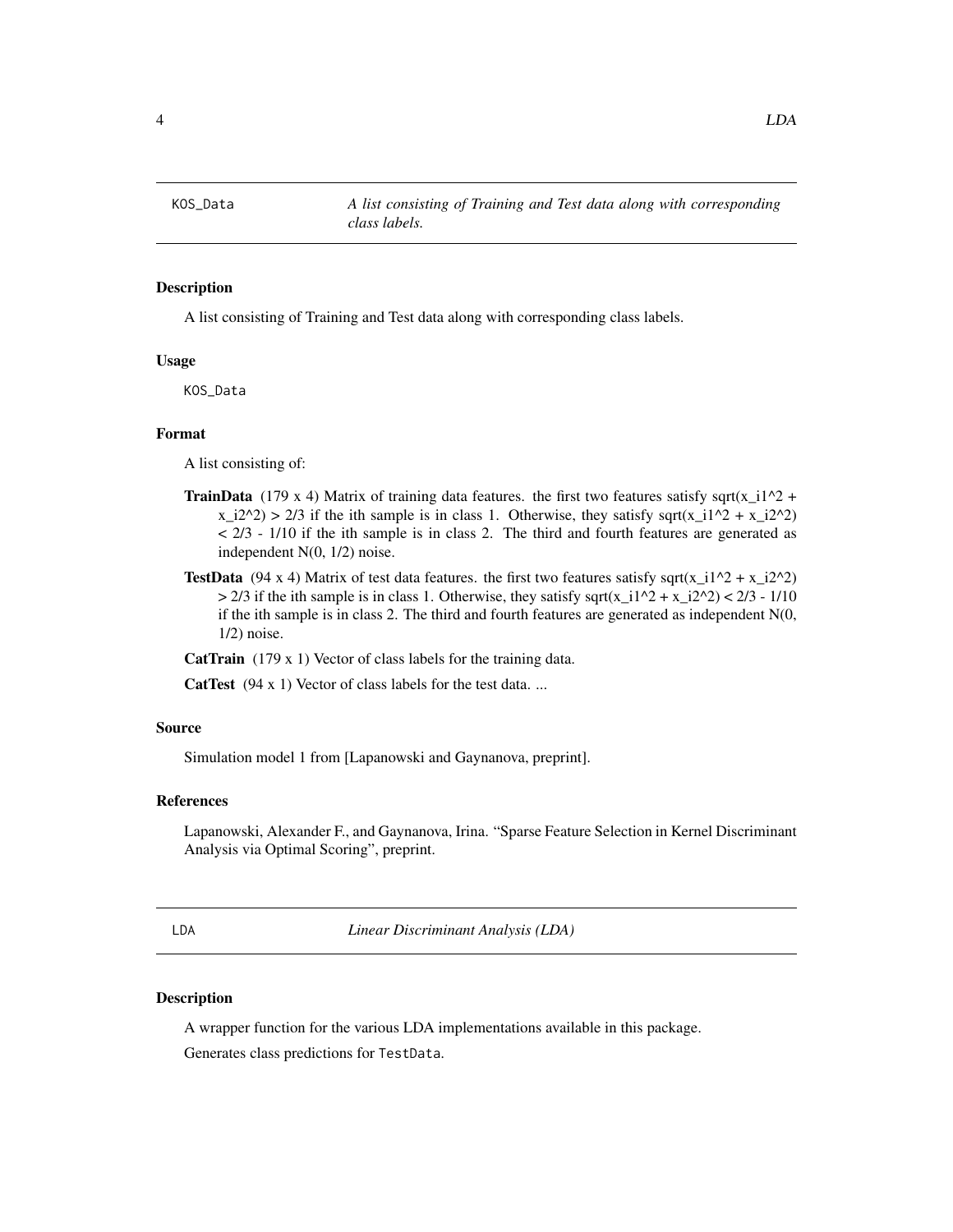#### Usage

```
LDA(TrainData, TrainCat, TestData, Method = "Full", Mode = "Automatic",
 m1 = NULL, m2 = NULL, m = NULL, s = NULL, gamma = 1e-05,
  type = "Rademacher")
```
#### Arguments

| TrainData | A (n x p) numeric matrix without missing values consisting of n training samples<br>each with p features.                                                                                            |
|-----------|------------------------------------------------------------------------------------------------------------------------------------------------------------------------------------------------------|
| TrainCat  | A vector of length n consisting of group labels of the n training samples in<br>TrainData. Must consist of 1s and 2s.                                                                                |
| TestData  | A (m x p) numeric matrix without missing values consisting of m training sam-<br>ples each with p features. The number of features must equal the number of<br>features in TrainData.                |
| Method    | A string of characters which determines which version of LDA to use. Must<br>be either "Full", "Compressed", "Subsampled", "Projected", or "fastRandom-<br>Fisher". Default is "Full".               |
| Mode      | A string of characters which determines how the reduced sample paramters will<br>be inputted for each method. Must be either "Research", "Interactive", or "Au-<br>tomatic". Default is "Automatic". |
| m1        | The number of class 1 compressed samples to be generated. Must be a positive<br>integer.                                                                                                             |
| m2        | The number of class 2 compressed samples to be generated. Must be a positive<br>integer.                                                                                                             |
| m         | The number of total compressed samples to be generated. Must be a positive<br>integer.                                                                                                               |
| S         | The sparsity level used in compression. Must satify $0 < s < 1$ .                                                                                                                                    |
| gamma     | A numeric value for the stabilization amount gamma * I added to the covariance<br>matrixed used in the LDA decision rule. Default amount is 1E-5. Cannot be<br>negative.                             |
| type      | A string of characters determining the type of compression matrix used. The<br>accepted values are Rademacher, Gaussian, and Count.                                                                  |

#### Details

Function which handles all implementations of LDA.

#### Value

A list containing

| Predictions | $(m \times 1)$ Vector of predicted class labels for the data points in TestData. |
|-------------|----------------------------------------------------------------------------------|
| Dvec        | (px1) Discriminant vector used to predict the class labels.                      |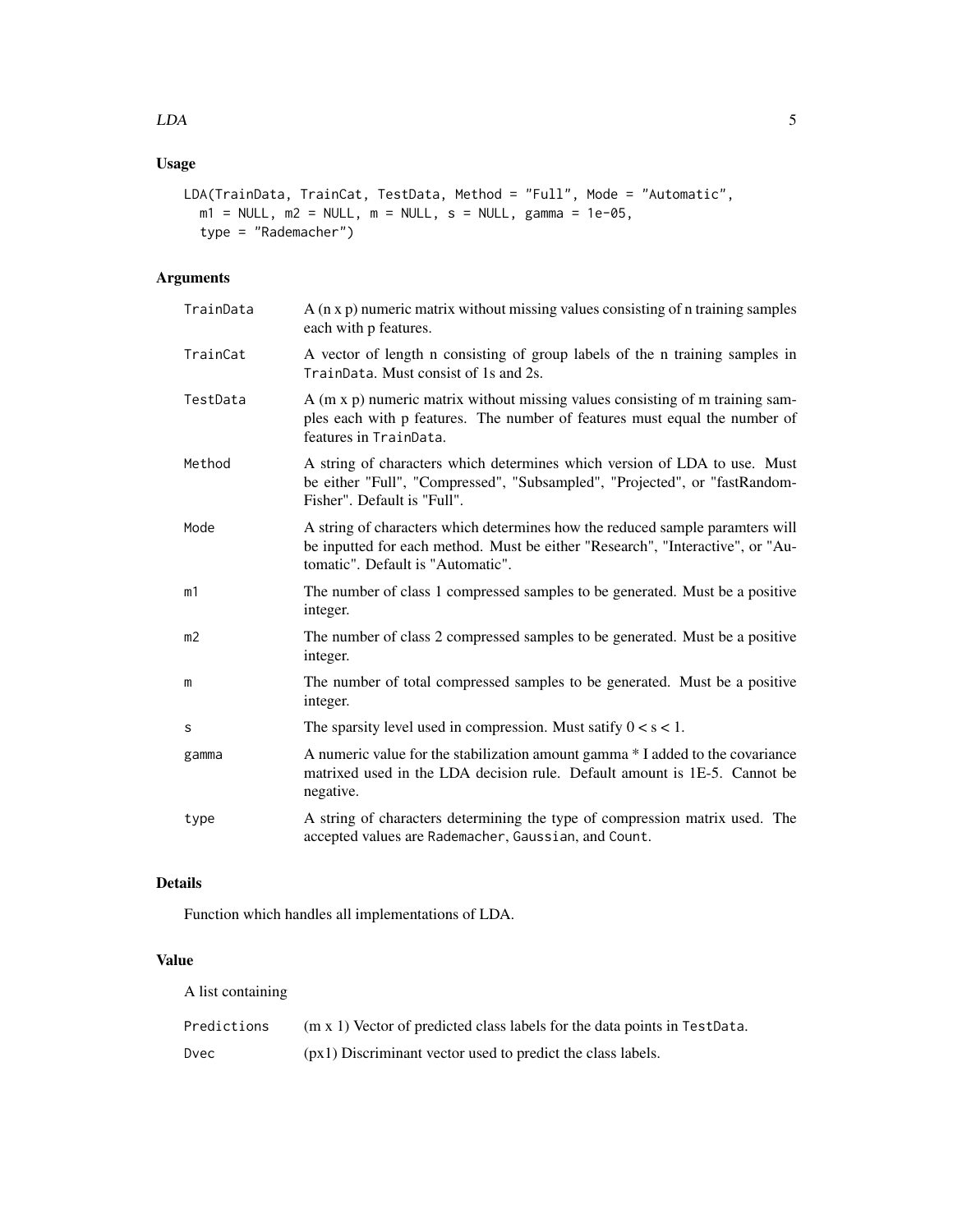Lapanowski, Alexander F., and Gaynanova, Irina. "Compressing large sample data for discriminant analysis" arXiv preprint arXiv:2005.03858 (2020).

Ye, Haishan, Yujun Li, Cheng Chen, and Zhihua Zhang. "Fast Fisher discriminant analysis with randomized algorithms." Pattern Recognition 72 (2017): 82-92.

```
TrainData <- LDA_Data$TrainData
TrainCat <- LDA_Data$TrainCat
TestData <- LDA_Data$TestData
plot(TrainData[,2]~TrainData[,1], col = c("blue","orange")[as.factor(TrainCat)])
#----- Full LDA -------
LDA(TrainData = TrainData,
   TrainCat = TrainCat,
   TestData = TestData,
   Method = "Full",
   gamma = 1E-5)
#----- Compressed LDA -------
 m1 < -700m2 < -300s < -0.01LDA(TrainData = TrainData,
    TrainCat = TrainCat,
    TestData = TestData,
    Method = "Compressed",
    Mode = "Research",
    m1 = m1,
    m2 = m2,
    s = s,
    gamma = 1E-5)
 LDA(TrainData = TrainData,
     TrainCat = TrainCat,
     TestData = TestData,
    Method = "Compressed",
    Mode = "Automatic",
    gamma = 1E-5)
 #----- Sub-sampled LDA ------
 m1 <- 700
 m2 < -300LDA(TrainData = TrainData,
    TrainCat = TrainCat,
    TestData = TestData,
    Method = "Subsampled",
    Mode = "Research",
    m1 = m1,
    m2 = m2,
```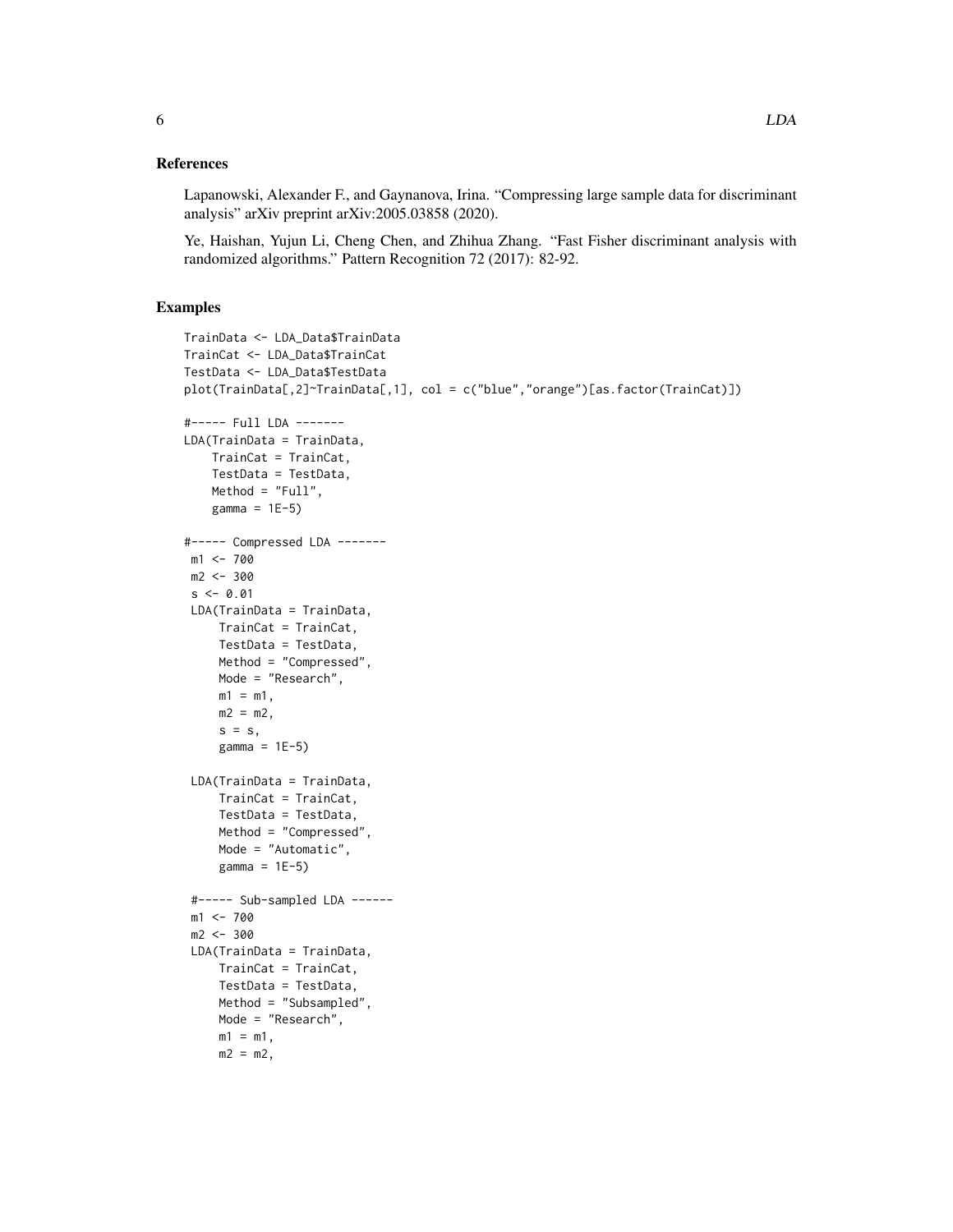```
gamma = 1E-5)
 LDA(TrainData = TrainData,
    TrainCat = TrainCat,
    TestData = TestData,
   Method = "Subsampled",
   Mode = "Automatic",
    gamma = 1E-5)
#----- Projected LDA ------
 m1 <- 700
 m2 <- 300
 s < -0.01LDA(TrainData = TrainData,
     TrainCat = TrainCat,
     TestData = TestData,
    Method = "Projected",
    Mode = "Research",
    m1 = m1,
    m2 = m2,
     s = s,
     gamma = 1E-5)
  LDA(TrainData = TrainData,
     TrainCat = TrainCat,
     TestData = TestData,
     Method = "Projected",
     Mode = "Automatic",
     gamma = 1E-5)
#----- Fast Random Fisher ------
m <- 1000
 s < -0.01LDA(TrainData = TrainData,
     TrainCat = TrainCat,
     TestData = TestData,
    Method = "fastRandomFisher",
    Mode = "Research",
    m = m,
     s = s,
     gamma = 1E-5)
  LDA(TrainData = TrainData,
     TrainCat = TrainCat,
     TestData = TestData,
     Method = "fastRandomFisher",
     Mode = "Automatic",
     gamma = 1E-5)
```
LDA\_Data *A list consisting of Training and Test data along with corresponding class labels.*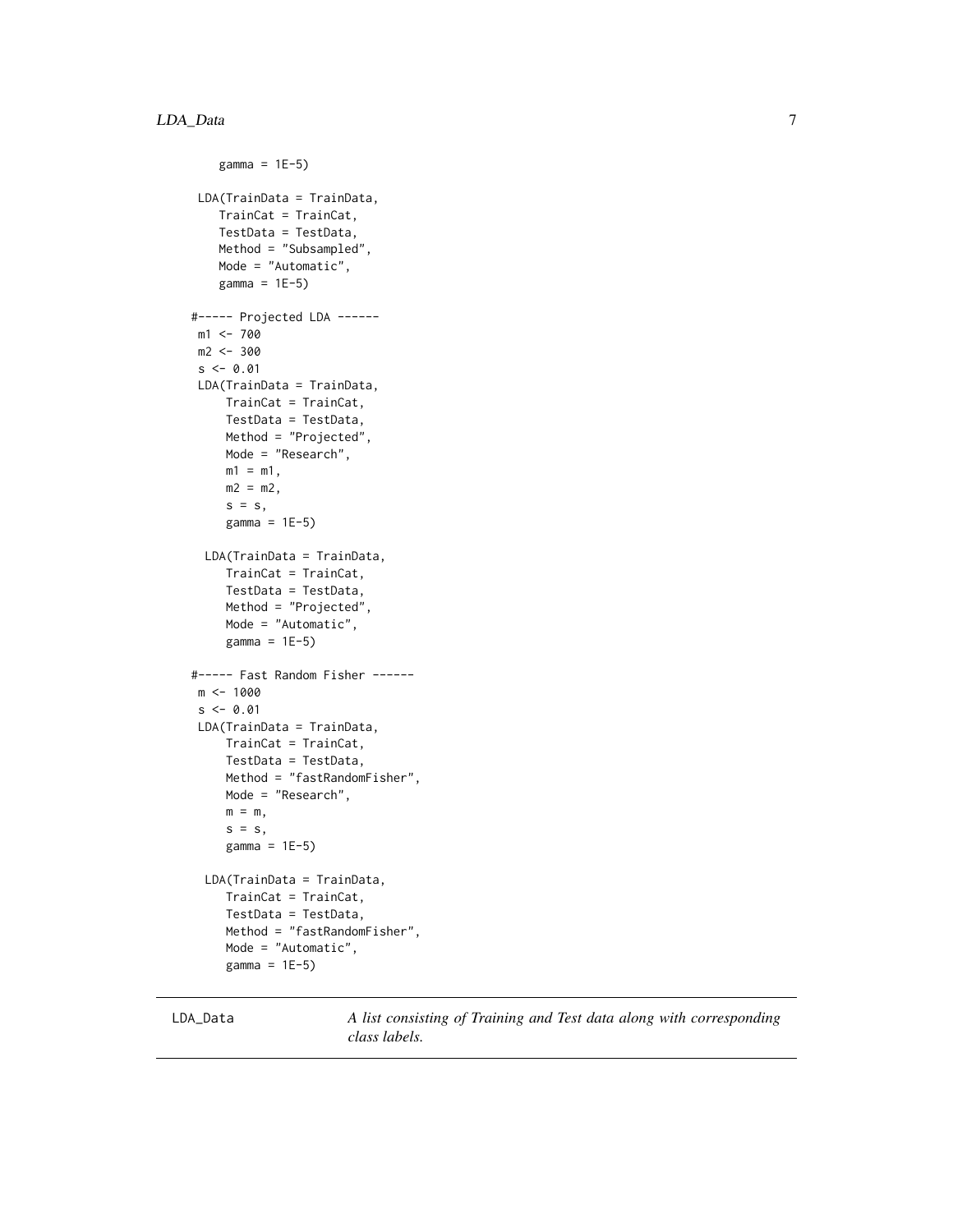<span id="page-7-0"></span>A list consisting of Training and Test data along with corresponding class labels.

#### Usage

LDA\_Data

#### Format

A list consisting of:

- **TrainData** (10000 x 10) Matrix of independent normally-distributed training samples conditioned on class membership. There are 7000 samples belonging to class 1, and 3000 samples belonging to class 2. The class 1 mean vector is the vector of length 10 consisting only of -2. Likewise, the class 2 mean vector is the vector of length 10 consisting only of 2. The shared covariance matrix has  $(i,j)$  entry  $(0.5)^{\text{Al}}-j$ .
- **TestData**  $(1000 \times 10)$  Matrix of independenttest data features with the same distributions and class proportions as TrainData.

Train (10000 x 1) Vector of class labels for the samples in TrainData.

TestCat (1000 x 1) Vector of class labels for the samples in TestData...

#### References

Lapanowski, Alexander F., and Gaynanova, Irina. "Compressing large-sample data for discriminant analysis", preprint.

QDA *Quadratic Discriminant Analysis (QDA)*

#### Description

A wrapper function for the various QDA implementations available in this package.

Generates class predictions for TestData.

#### Usage

```
QDA(TrainData, TrainCat, TestData, Method = "Full", Mode = "Automatic",
 m1 = NULL, m2 = NULL, m = NULL, s = NULL, gamma = 1e-05
```
#### Arguments

| TrainData | $A$ (n x p) numeric matrix without missing values consisting of n training samples<br>each with p features.           |
|-----------|-----------------------------------------------------------------------------------------------------------------------|
| TrainCat  | A vector of length n consisting of group labels of the n training samples in<br>TrainData. Must consist of 1s and 2s. |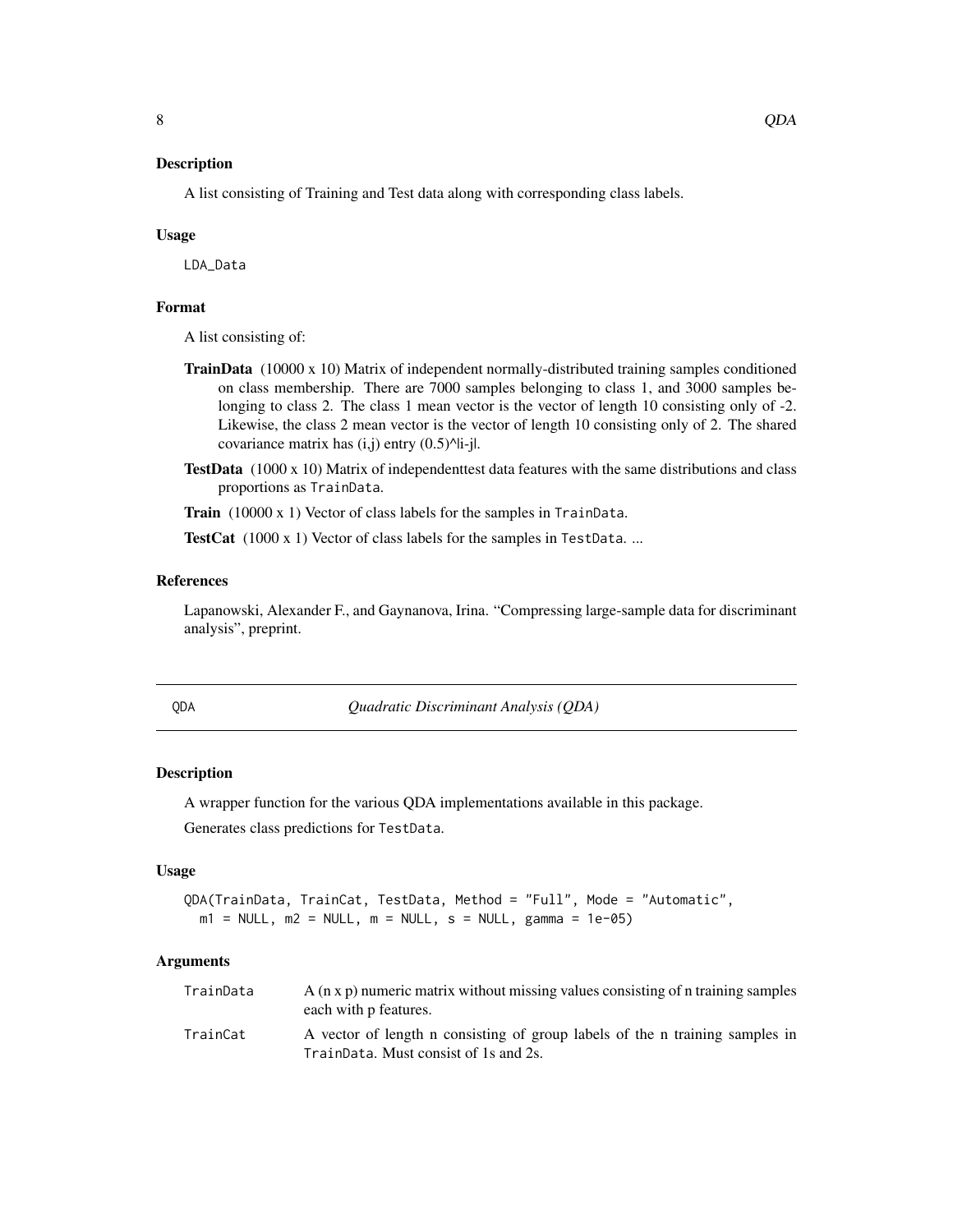| TestData       | A (m x p) numeric matrix without missing values consisting of m training sam-<br>ples each with p features. The number of features must equal the number of<br>features in TrainData.                |
|----------------|------------------------------------------------------------------------------------------------------------------------------------------------------------------------------------------------------|
| Method         | A string of characters which determinds which version of QDA to use. Must be<br>either "Full", "Compressed", or "Subsampled".                                                                        |
| Mode           | A string of characters which determines how the reduced sample paramters will<br>be inputted for each method. Must be either "Research", "Interactive", or "Au-<br>tomatic". Default is "Automatic". |
| m1             | The number of class 1 compressed samples to be generated. Must be a positive<br>integer.                                                                                                             |
| m <sub>2</sub> | The number of class 2 compressed samples to be generated. Must be a positive<br>integer.                                                                                                             |
| m              | The number of total compressed samples to be generated. Must be a positive<br>integer.                                                                                                               |
| S              | The sparsity level used in compression. Must satify $0 < s < 1$ .                                                                                                                                    |
| gamma          | A numeric value for the stabilization amount gamma * I added to the covariance<br>matrixed used in the LDA decision rule. Default amount is 1E-5. Cannot be<br>negative.                             |
|                |                                                                                                                                                                                                      |

#### Details

Function which handles all implementations of LDA.

#### Value

Predictions (m x 1) Vector of predicted class labels for the data points in TestData.

#### References

Lapanowski, Alexander F., and Gaynanova, Irina. "Compressing large sample data for discriminant analysis" arXiv preprint arXiv:2005.03858 (2020).

```
TrainData <- QDA_Data$TrainData
TrainCat <- QDA_Data$TrainCat
TestData <- QDA_Data$TestData
plot(TrainData[,2]~TrainData[,1], col = c("blue","orange")[as.factor(TrainCat)])
#----- Full QDA -------
QDA(TrainData = TrainData,
   TrainCat = TrainCat,
   TestData = TestData,
   Method = "Full",
   gamma = 1E-5)
#----- Compressed QDA -------
m1 <- 700
```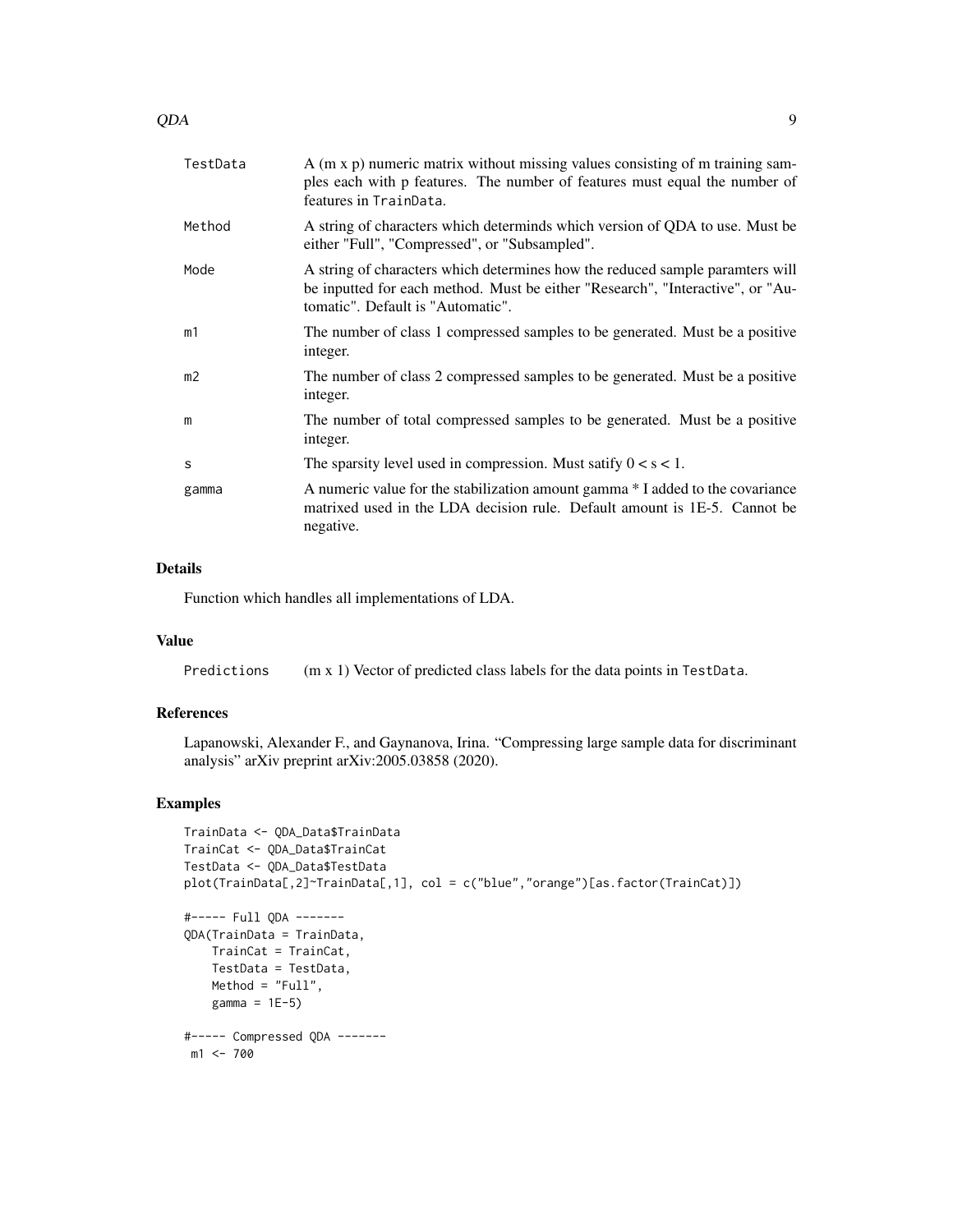```
m2 < -300s < -0.01QDA(TrainData = TrainData,
   TrainCat = TrainCat,
   TestData = TestData,
   Method = "Compressed",
   Mode = "Research",
   m1 = m1,
   m2 = m2,
   s = s,
    gamma = 1E-5)
QDA(TrainData = TrainData,
    TrainCat = TrainCat,
    TestData = TestData,
   Method = "Compressed",
   Mode = "Automatic",
    gamma = 1E-5)
#----- Sub-sampled QDA ------
m1 <- 700
m2 < -300QDA(TrainData = TrainData,
   TrainCat = TrainCat,
   TestData = TestData,
   Method = "Subsampled",
   Mode = "Research",
   m1 = m1,
   m2 = m2,
   gamma = 1E-5)
QDA(TrainData = TrainData,
   TrainCat = TrainCat,
    TestData = TestData,
   Method = "Subsampled",
   Mode = "Automatic",
    gamma = 1E-5)
```
QDA\_Data *A list consisting of Training and Test data along with corresponding class labels.*

#### Description

A list consisting of Training and Test data along with corresponding class labels.

#### Usage

QDA\_Data

<span id="page-9-0"></span>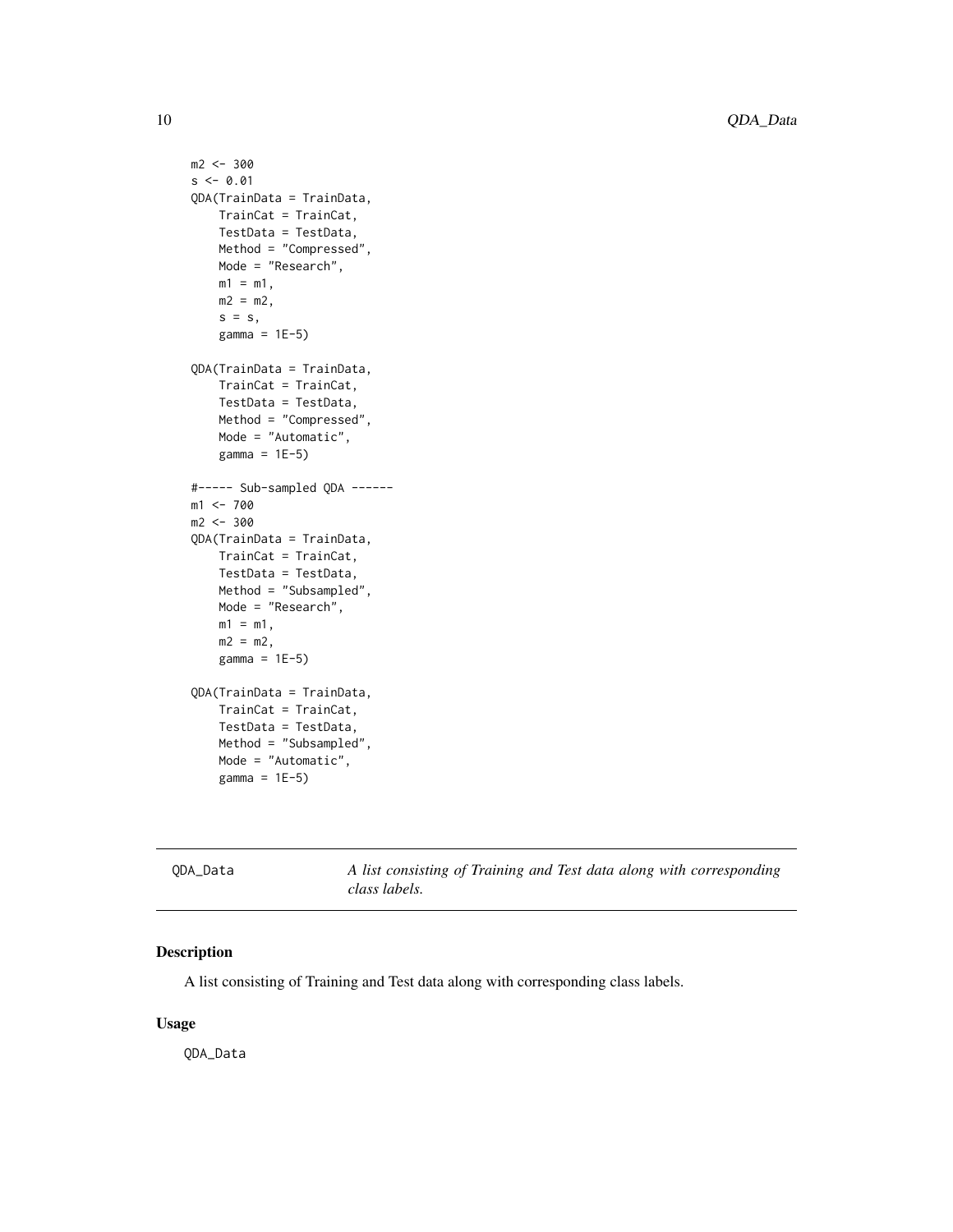#### <span id="page-10-0"></span>SelectParams 11

#### Format

A list consisting of:

- **TrainData**  $(10000 \times 10)$  Matrix of independent normally-distributed training samples conditioned on class membership. There are 7000 samples belonging to class 1, and 3000 samples belonging to class 2. The class 1 mean vector is the vector of length 10 consisting only of -2. Likewise, the class 2 mean vector is the vector of length 10 consisting only of 2. The class 1 covariance matrix has  $(i, j)$  entry  $(0.5)^{N}$ i-jl. The class 2 covariance matrix has  $(i, j)$  entry  $(-0.5)^{\text{ln}-j}$ .
- **TestData** (1000 x 10) Matrix of independenttest data features with the same distributions and class proportions as TrainData.

Train (10000 x 1) Vector of class labels for the samples in TrainData.

TestCat (1000 x 1) Vector of class labels for the samples in TestData...

#### References

Lapanowski, Alexander F., and Gaynanova, Irina. "Compressing large-sample data for discriminant analysis", preprint.

SelectParams *Generates parameters.*

#### Description

Generates parameters to be used in sparse kernel optimal scoring.

#### Usage

```
SelectParams(TrainData, TrainCat, Sigma = NULL, Gamma = NULL,
 Epsilon = 1e-05
```
#### **Arguments**

| TrainData | (n x p) Matrix of training data with numeric features. Cannot have missing<br>values.                                                                                                                                               |
|-----------|-------------------------------------------------------------------------------------------------------------------------------------------------------------------------------------------------------------------------------------|
| TrainCat  | $(n \times 1)$ Vector of class membership. Values must be either 1 or 2.                                                                                                                                                            |
| Sigma     | Scalar Gaussian kernel parameter. Default set to NULL and is automatically<br>generated if user-specified value not provided. Must be $> 0$ . User-specified<br>parameters must satisfy hierarchical ordering.                      |
| Gamma     | Scalar ridge parameter used in kernel optimal scoring. Default set to NULL and<br>is automatically generated if user-specified value not provided. Must be $> 0$ .<br>User-specified parameters must satisfy hierarchical ordering. |
| Epsilon   | Numerical stability constant with default value 1e-05. Must be $> 0$ and is typi-<br>cally chosen to be small.                                                                                                                      |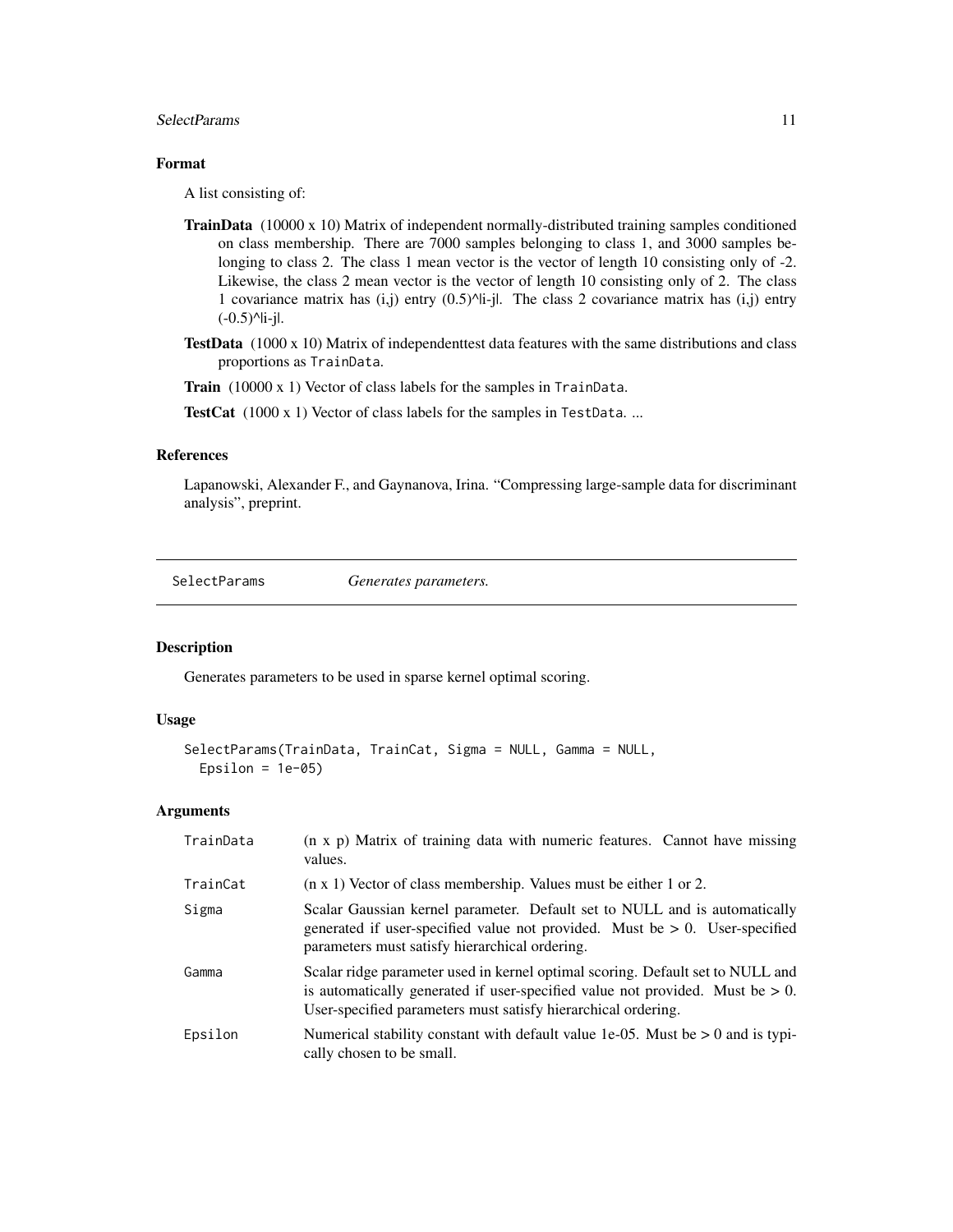#### Details

Generates the gaussian kernel, ridge, and sparsity parameters for use in sparse kernel optimal scoring using the methods presented in [Lapanowski and Gaynanova, preprint]. The Gaussian kernel parameter is generated using five-fold cross-validation of the misclassification error rate aross the .05, .1, .2, .3, .5 quantiles of squared-distances between groups. The ridge parameter is generated using a stabilization technique developed in Lapanowski and Gaynanova (2019). The sparsity parameter is generated by five-fold cross-validation over a logarithmic grid of 20 values in an automatically-generated interval.

#### Value

| A list of |                            |
|-----------|----------------------------|
| Sigma     | Gaussian kernel parameter. |
| Gamma     | Ridge Parameter.           |
| Lambda    | Sparsity parameter.        |

#### References

Lancewicki, Tomer. "Regularization of the kernel matrix via covariance matrix shrinkage estimation." arXiv preprint arXiv:1707.06156 (2017).

Lapanowski, Alexander F., and Gaynanova, Irina. "Sparse feature selection in kernel discriminant analysis via optimal scoring", Artificial Intelligence and Statistics, 2019.

```
Sigma <- 1.325386 #Set parameter values equal to result of SelectParam.
Gamma <- 0.07531579 #Speeds up example
TrainData <- KOS_Data$TrainData
TrainCat <- KOS_Data$TrainCat
SelectParams(TrainData = TrainData ,
            TrainCat = TrainCat,
             Sigma = Sigma,
             Gamma = Gamma)
```